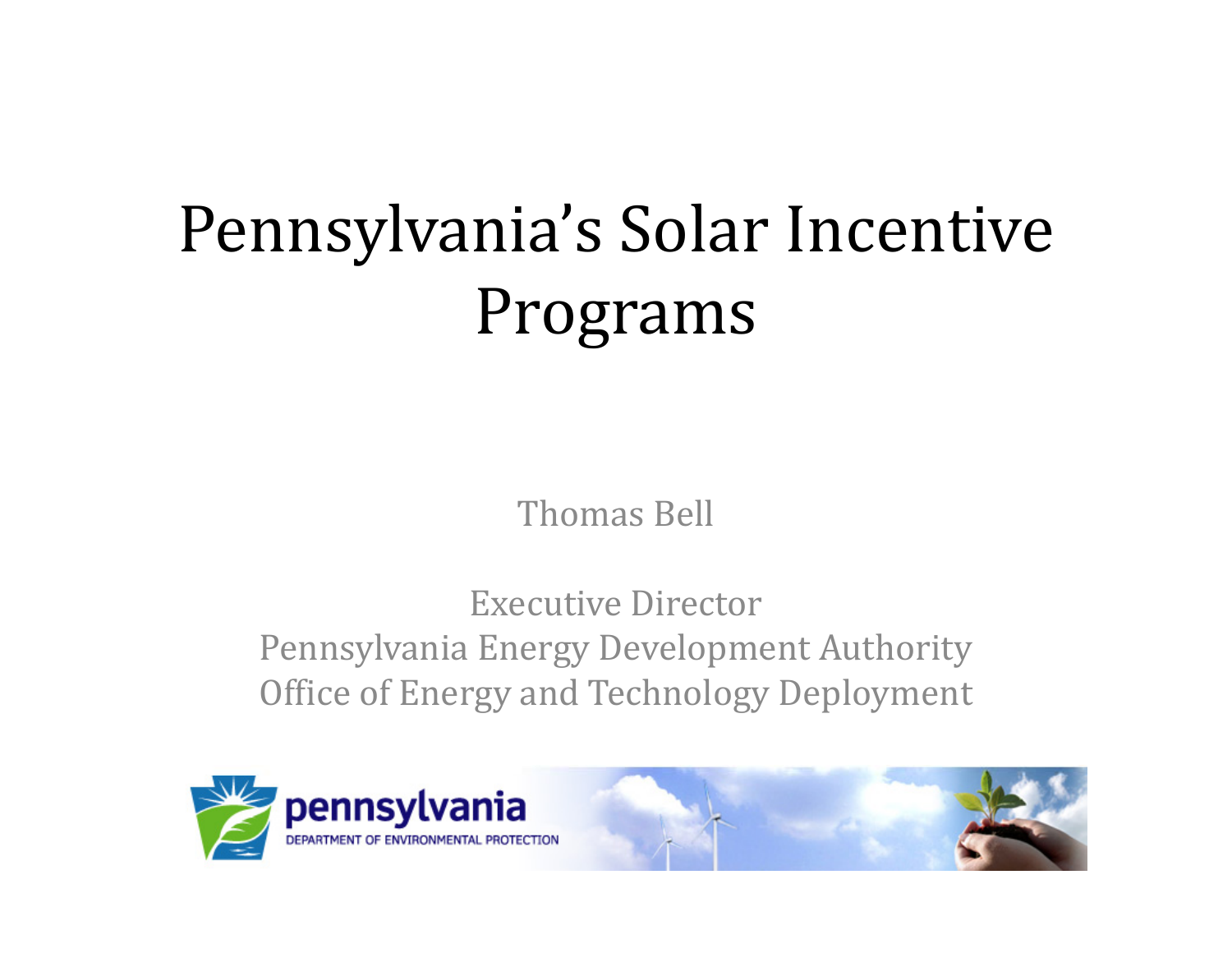- Pennsylvania's Solar Incentive Programs:
	- –PEDA
	- –PA Sunshine Program
- Questions

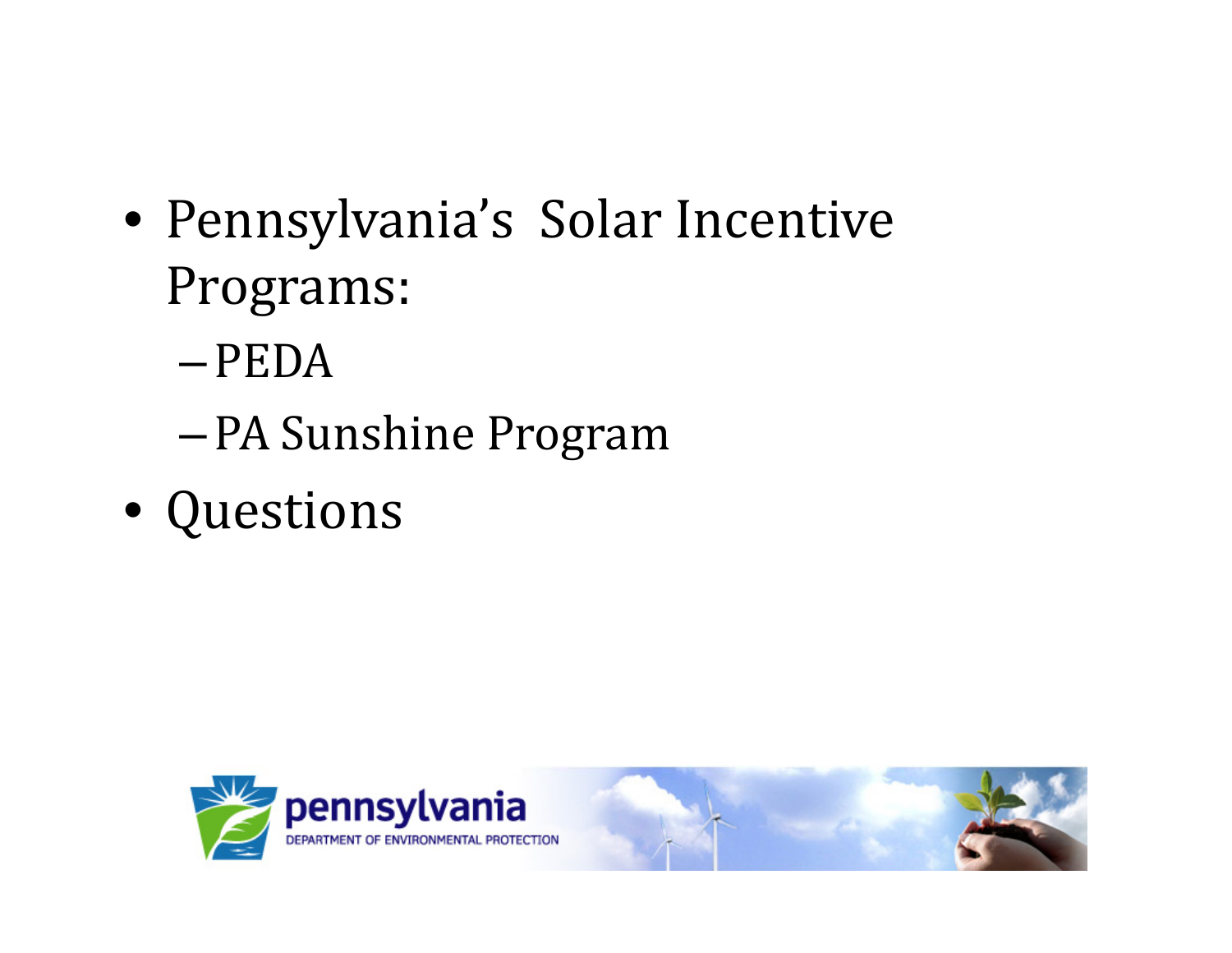### PEDA

- Competitive Grant Program
- Eligible Projects Include:
	- –– Solar, Wind, Low-Impact Hydro, Geothermal, Biogas, Biomass, Fuel Cells, Coal‐Mine Methane, Waste Coal, IGCC, Demand Management
- One Solicitation Annually

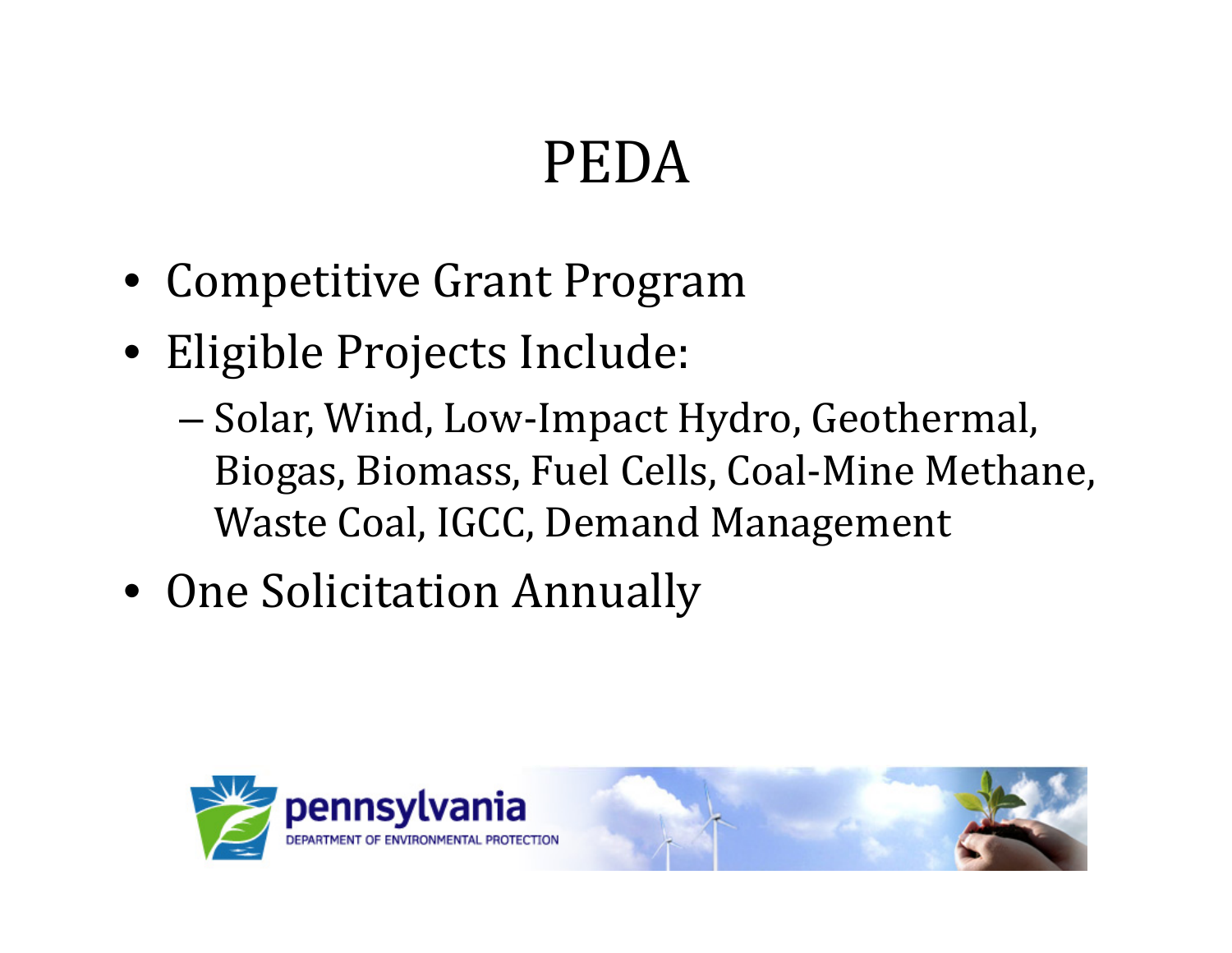# PEDA

- Typical Solicitations:
	- –— Open Mid-April
	- –Close Mid‐June
	- Awards Announced Mid-October
- Approximately \$10 Million per Solicitation
- $\bullet~$  All Projects Must Include a Research Component
- All Projects Must Include Matching Funds as Evidenced Through Support Letters

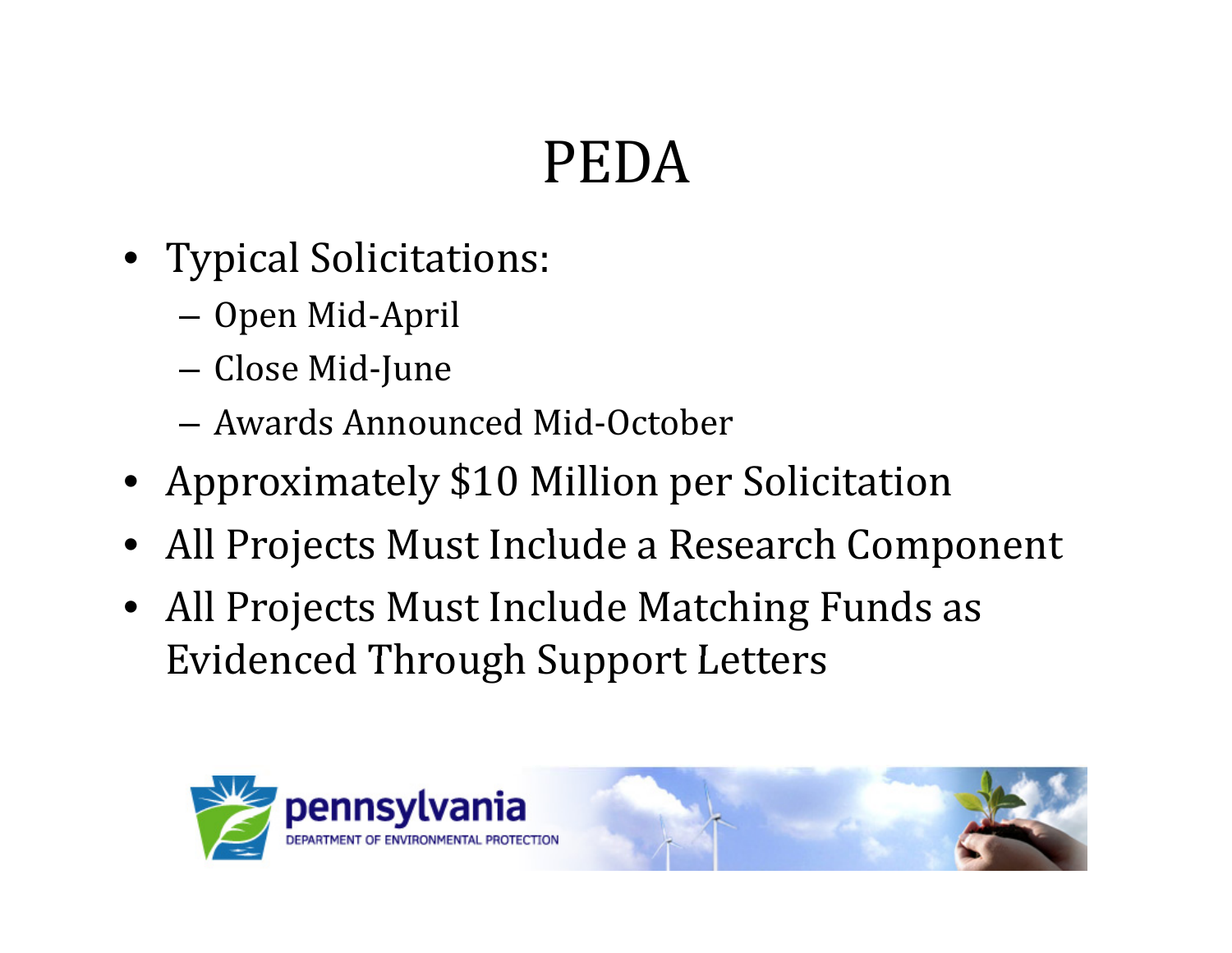# PEDA

- Projects are Scored Based On:
	- Technical/Financial Feasibility
	- –Amount of Matching Funds
	- –— Job Creation/Economic Development
	- –— Applicant's Demonstrated Need for Funding
	- Environmental Benefits
	- –— Relevance of Research Component

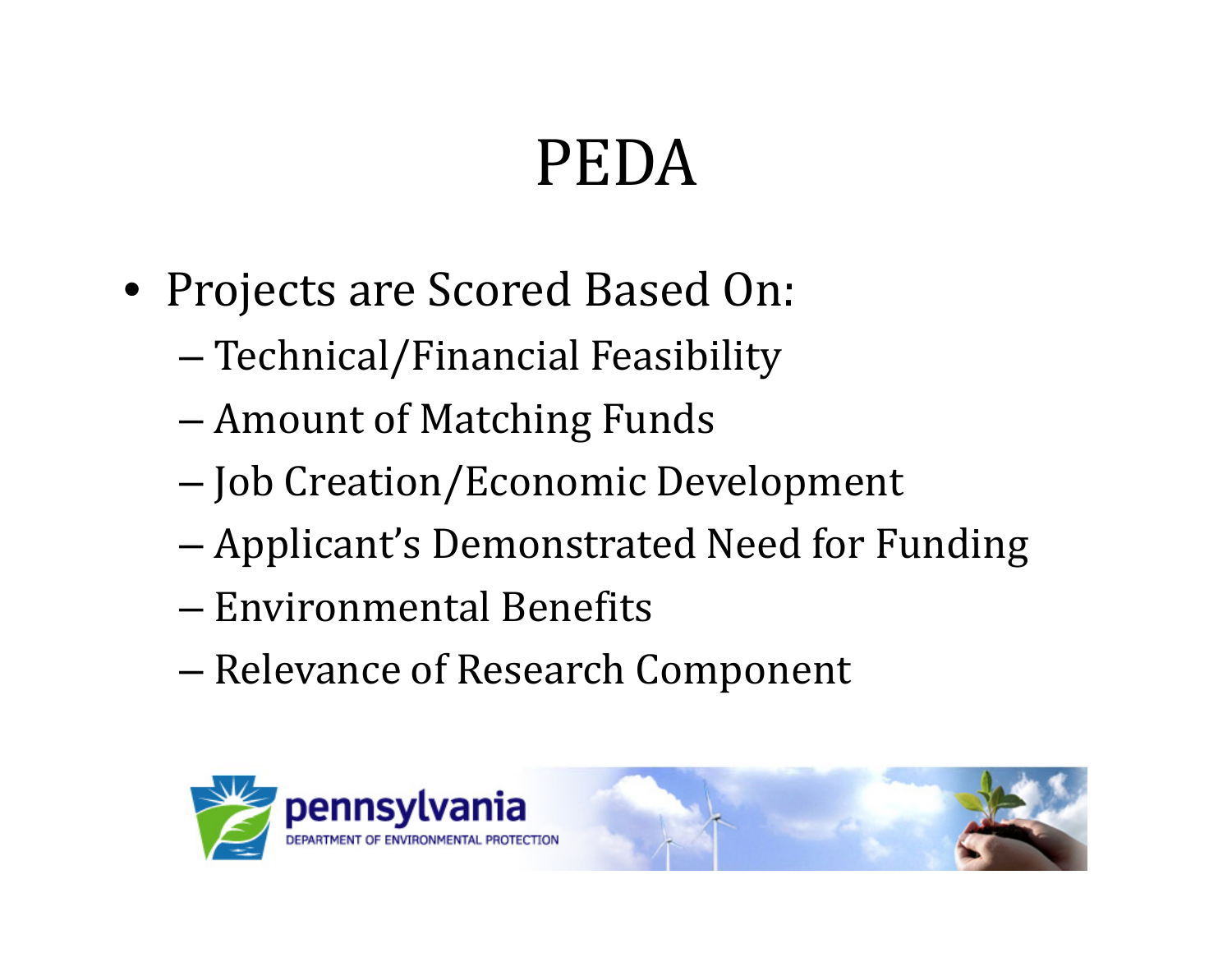- First‐come‐first‐served \$100,000,000 Rebate Program
- Began Accepting Applications May 18, 2009
- Eligible Applicants:
	- Pennsylvania Homeowners
	- –– Pennsylvania Small Businesses
- Eligible Technologies:
	- Solar Electric Systems
	- –– Solar Hot Water Systems

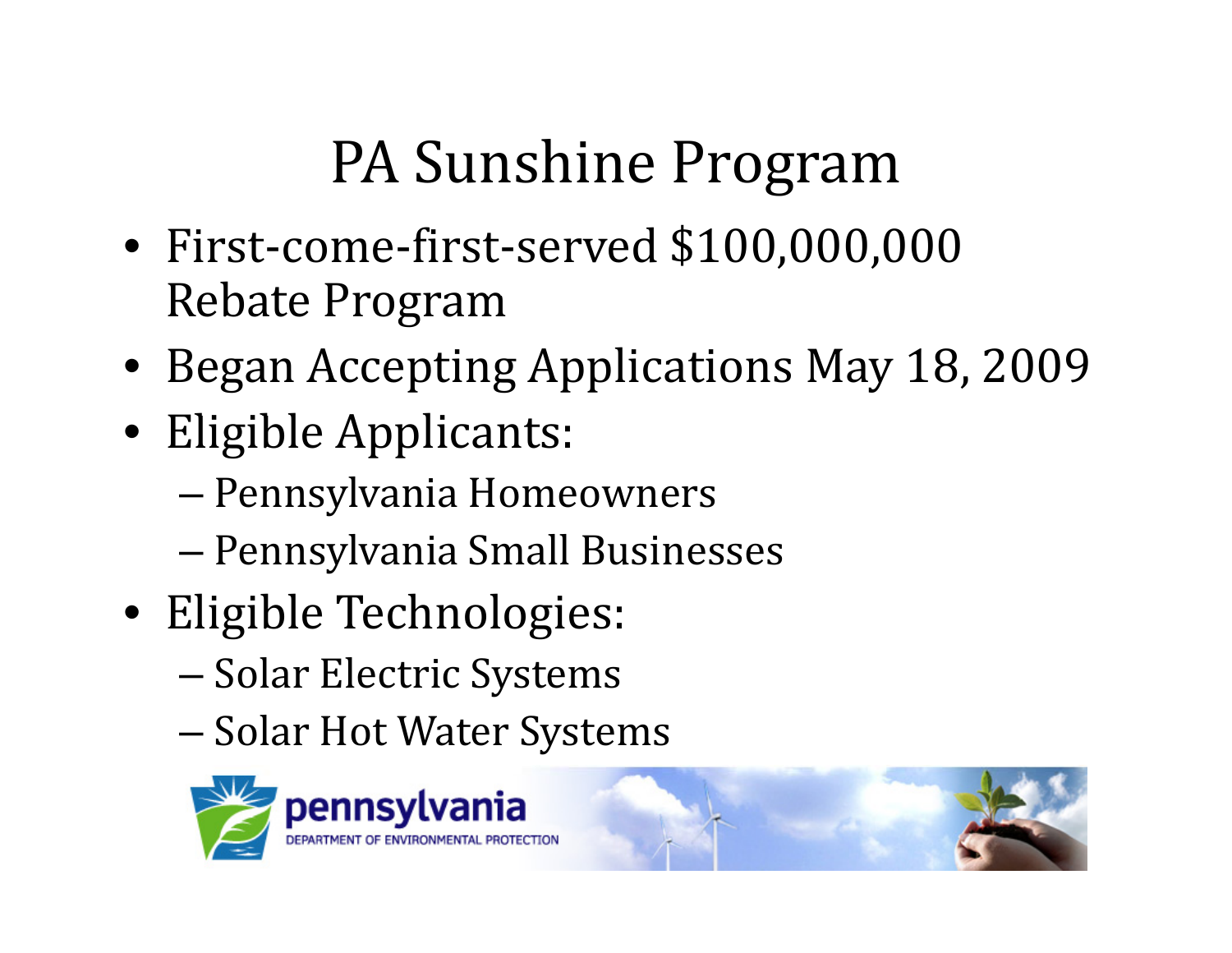- Application Process:
	- Applicants Must Work with a Qualified Installer
	- Two-part Process
		- Reservation Application
		- Reimbursement Request
	- –Qualified Installers Will Complete Applications
	- – $-$  Rebates Will Be Paid Directly to the Consumer

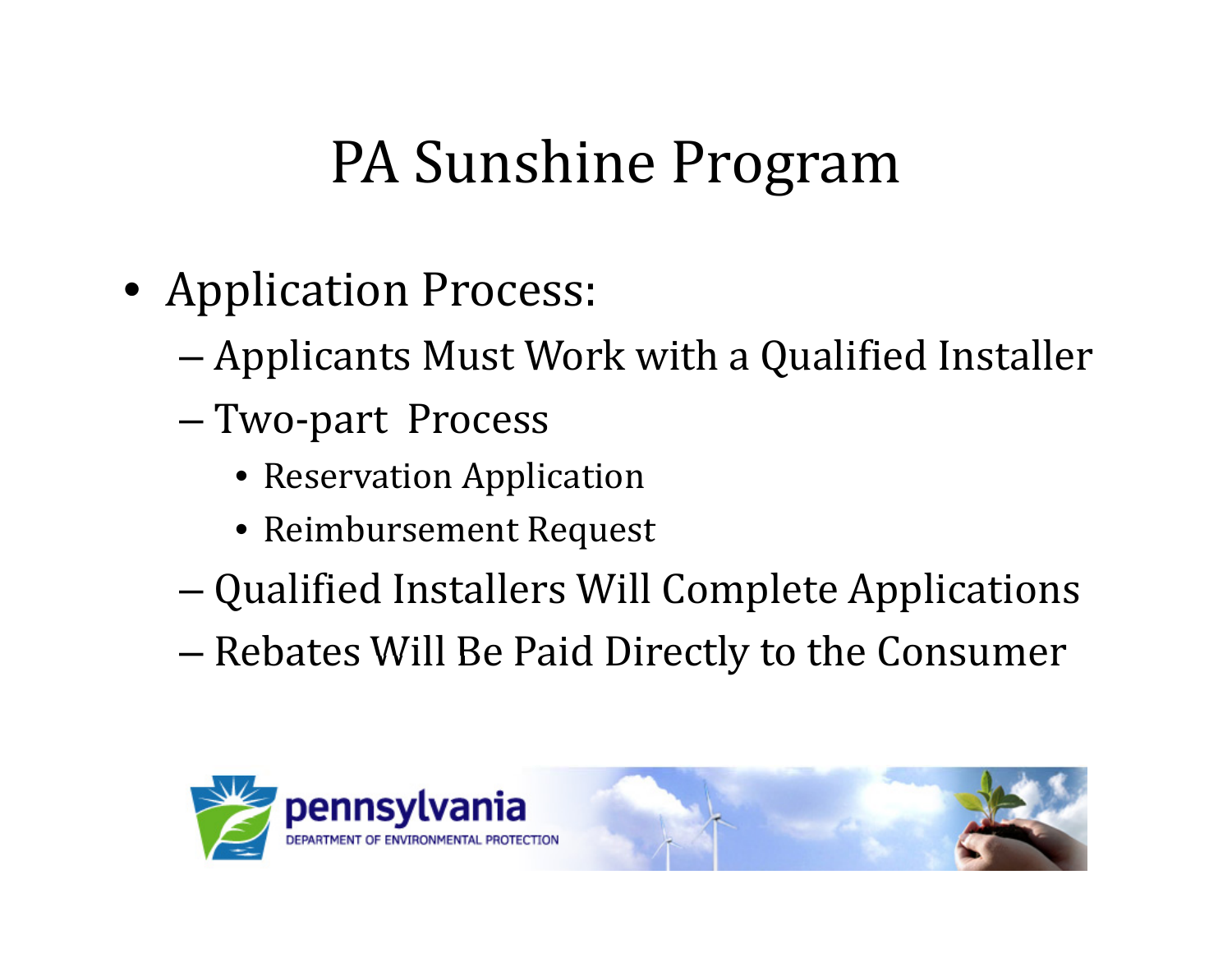# Current PA Sunshine Program Installer Approval Process

|                           | Applications<br>Received | Applications<br>Approved | Applications<br>in Process |
|---------------------------|--------------------------|--------------------------|----------------------------|
| PV                        | 395                      | 313                      |                            |
| <b>Solar Hot</b><br>Water | 144                      | 102                      |                            |

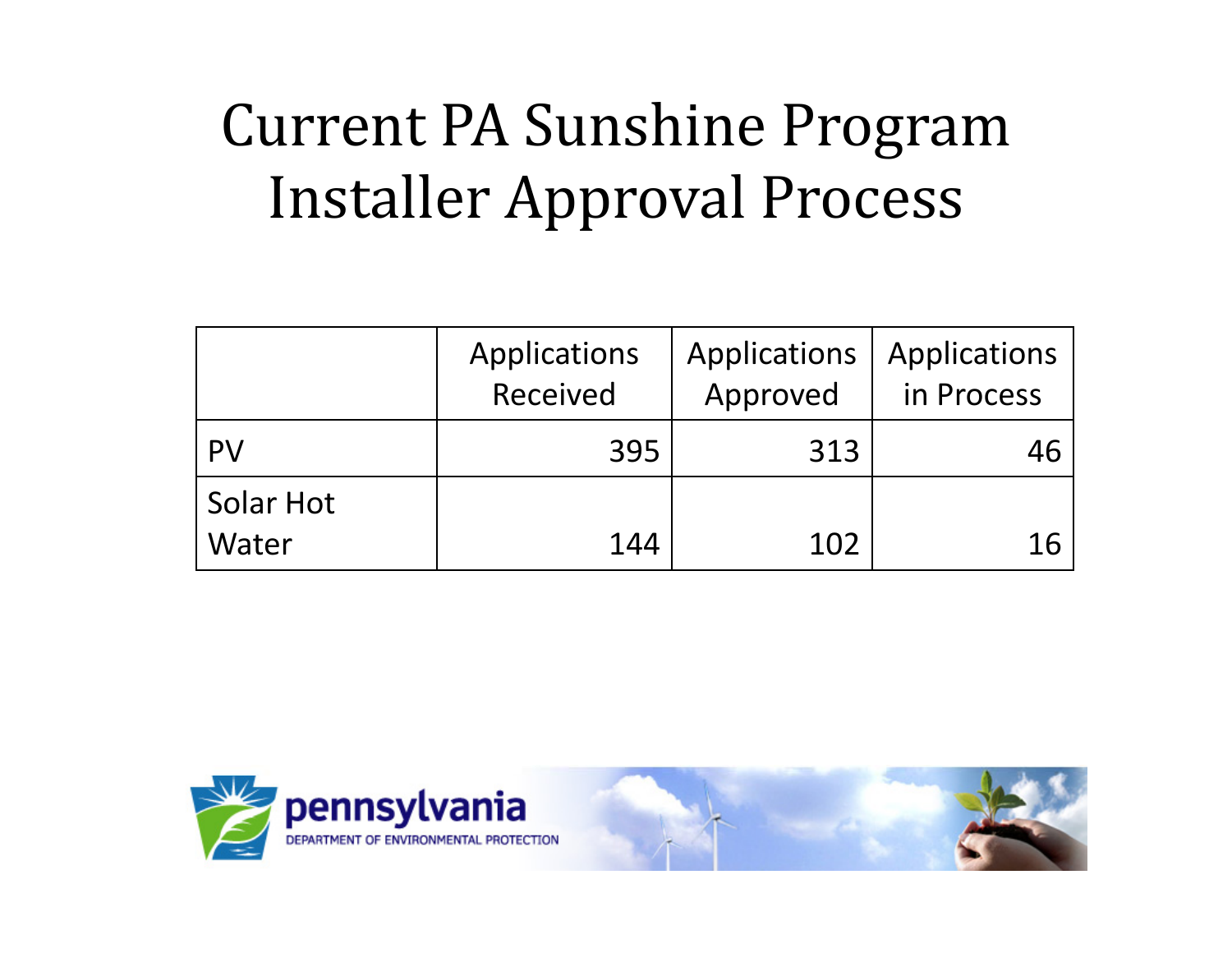- Solar Electric Rebates:
	- Calculated on \$/Watt Basis
	- – $-$  Residential Systems Capped at 10 kW
	- –– Small Business Systems Capped at 200 kW
	- –– Incentives Will Step Down After Installed Capacity Targets Achieved

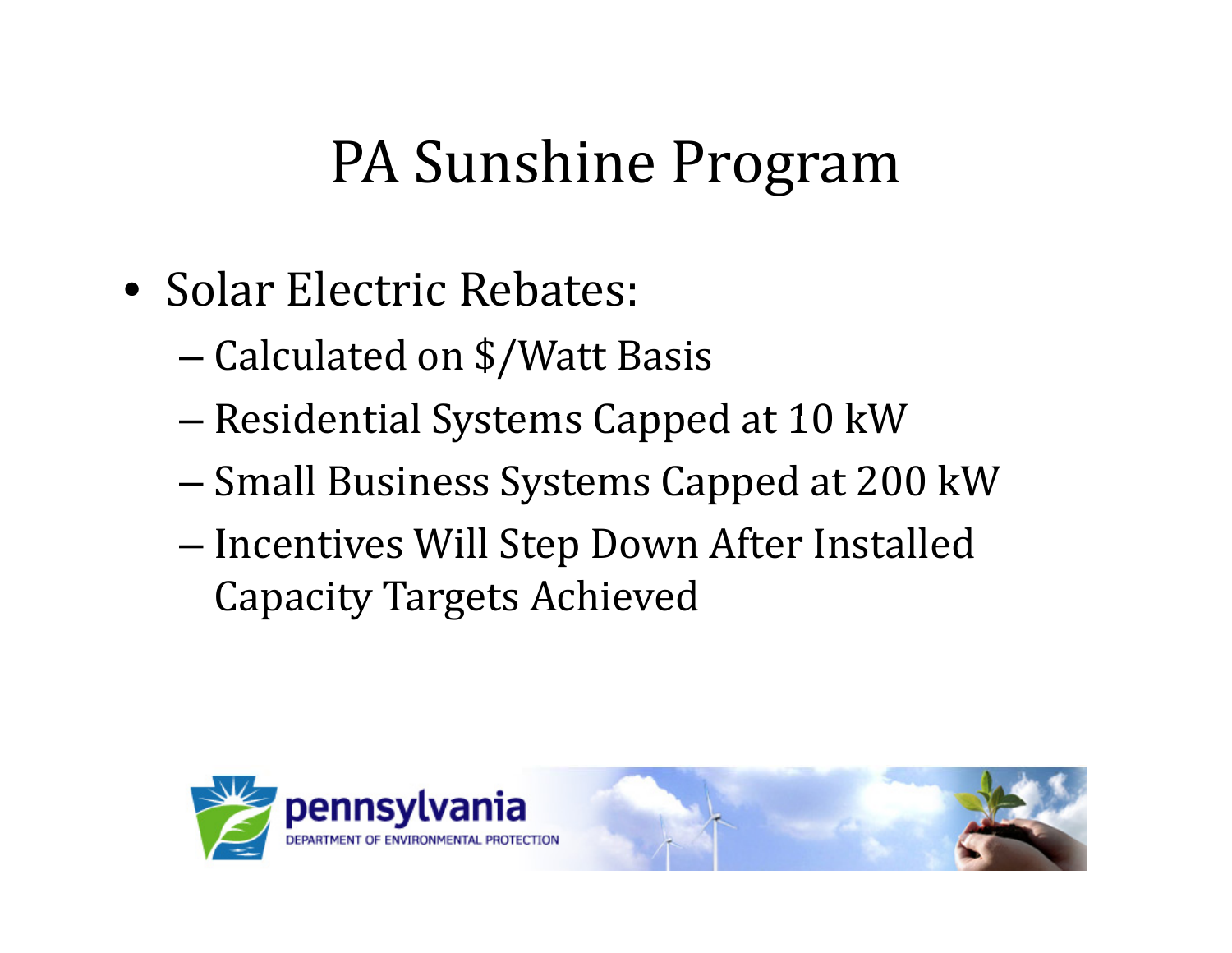#### Residential Solar Electric Rebates Levels

| Step #          | <b>Megawatt</b><br>(MW) in<br><b>Step</b> | <b>Rebate</b><br><b>Amount</b><br>(S/Watt) |  |
|-----------------|-------------------------------------------|--------------------------------------------|--|
|                 | 10                                        | 2.25                                       |  |
| $2\overline{ }$ | 10                                        | 1.75                                       |  |
| 3               | 10                                        | 1.25                                       |  |
|                 | 10                                        | 0.75                                       |  |

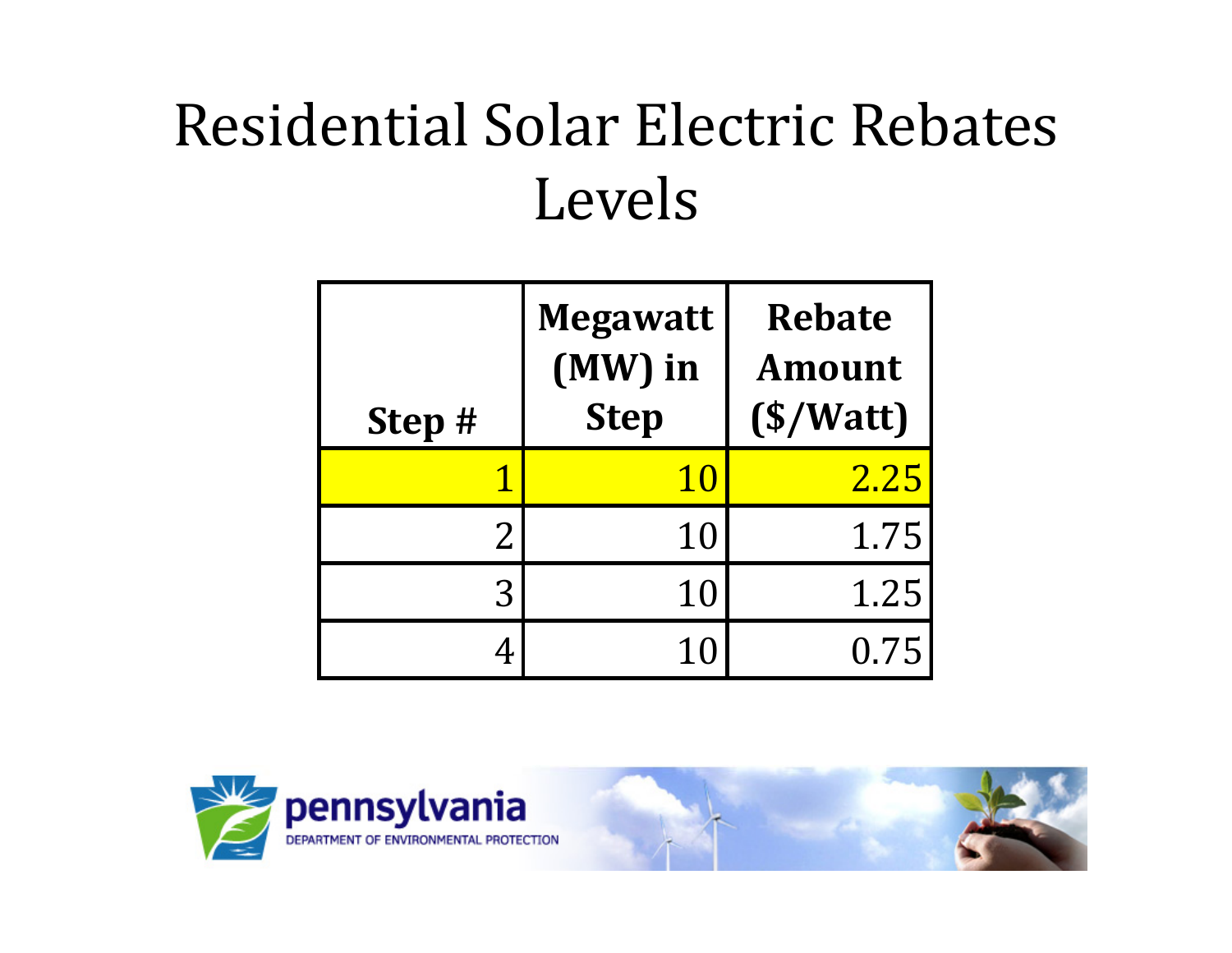# Small Business Solar Electric Rebates Levels

| Step #         | <b>Megawatt</b><br>in Step | 3-10 kW<br><b>Rebate</b><br><b>Amount</b><br>$(\frac{\sqrt{3}}{4})$ | 10-100 kW<br><b>Rebate Amount</b><br>$(\frac{\sqrt{3}}{2})$ | 100-200kW<br><b>Rebate Amount</b><br>$(\frac{$}{\text{Watt}})$ |
|----------------|----------------------------|---------------------------------------------------------------------|-------------------------------------------------------------|----------------------------------------------------------------|
| $\mathbf{1}$   | 10                         | 2.25                                                                | 2.00                                                        | 1.75                                                           |
| 2              | 10                         | 1.75                                                                | 1.50                                                        | 1.25                                                           |
| $\overline{3}$ | <b>10</b>                  | 1.25                                                                | 1.00                                                        | 0.75                                                           |
| 4              |                            | 0.75                                                                | 0.50                                                        | 0.25                                                           |

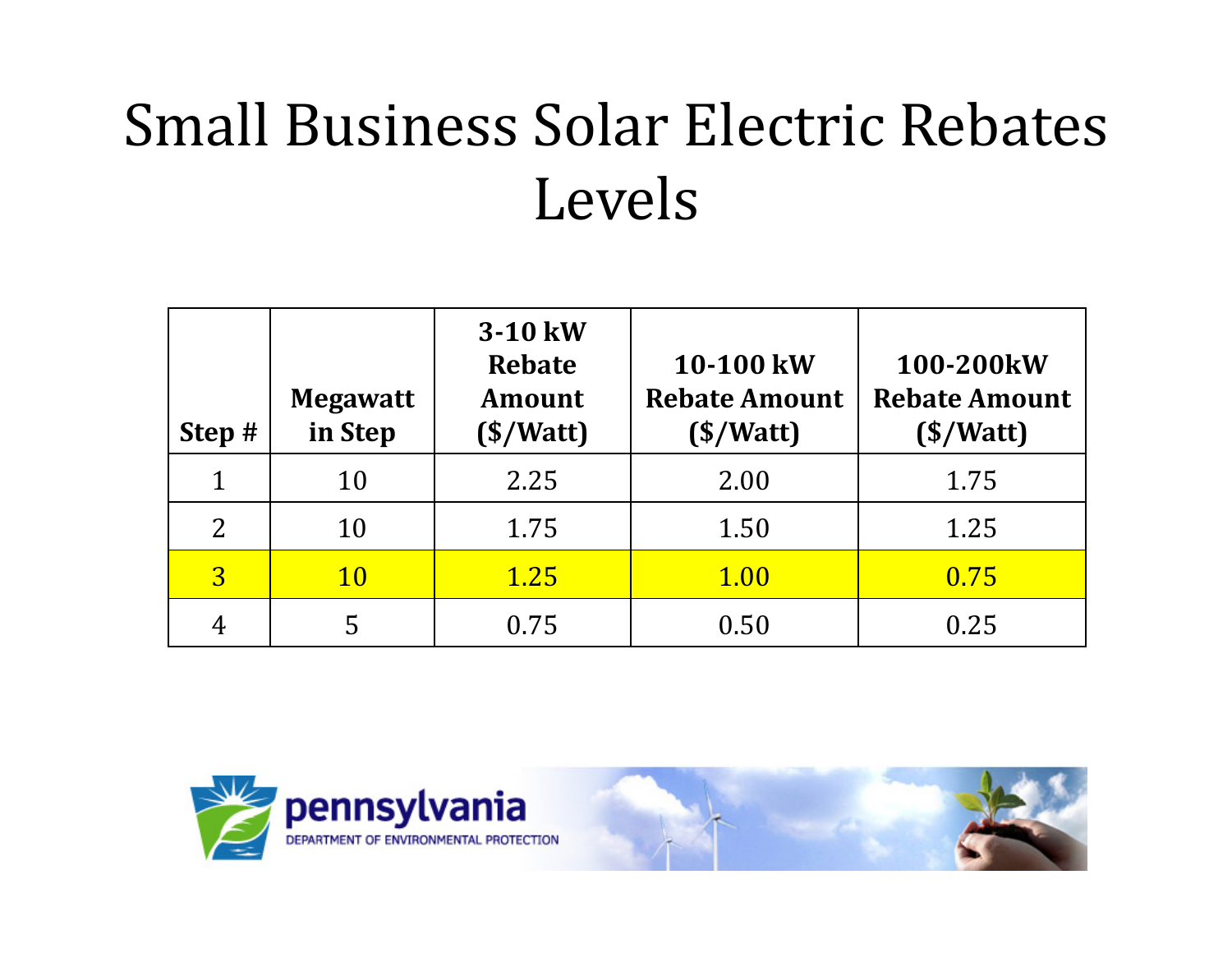- Solar Hot Water Rebates:
	- Calculated as a Percentage of Total Installed Cost
	- –Residential Rebates Capped at \$2,000
	- –— Small Business Rebates Capped at \$20,000
	- Incentives Will Step Down After Installed System Targets Achieved



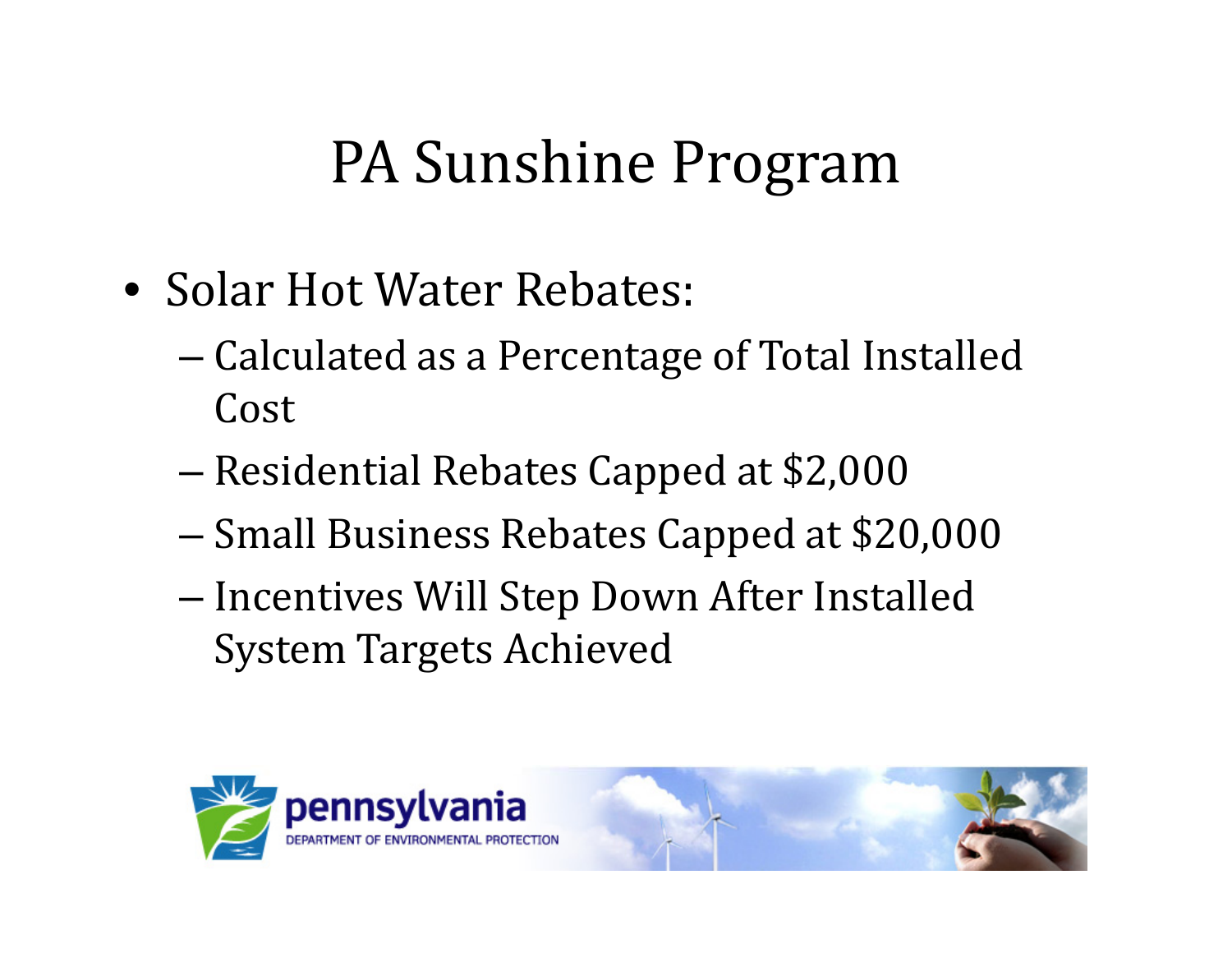# Residential and Small Business Solar Hot Water Incentive Levels

| Step # | Number of<br><b>Systems in Step</b> | <b>Rebate</b><br><b>Amount</b> |  |
|--------|-------------------------------------|--------------------------------|--|
|        | 1,500                               | 25%                            |  |
|        | 1,500                               | 20%                            |  |
| 3      | 1,500                               | 15%                            |  |
|        | 1,500                               |                                |  |

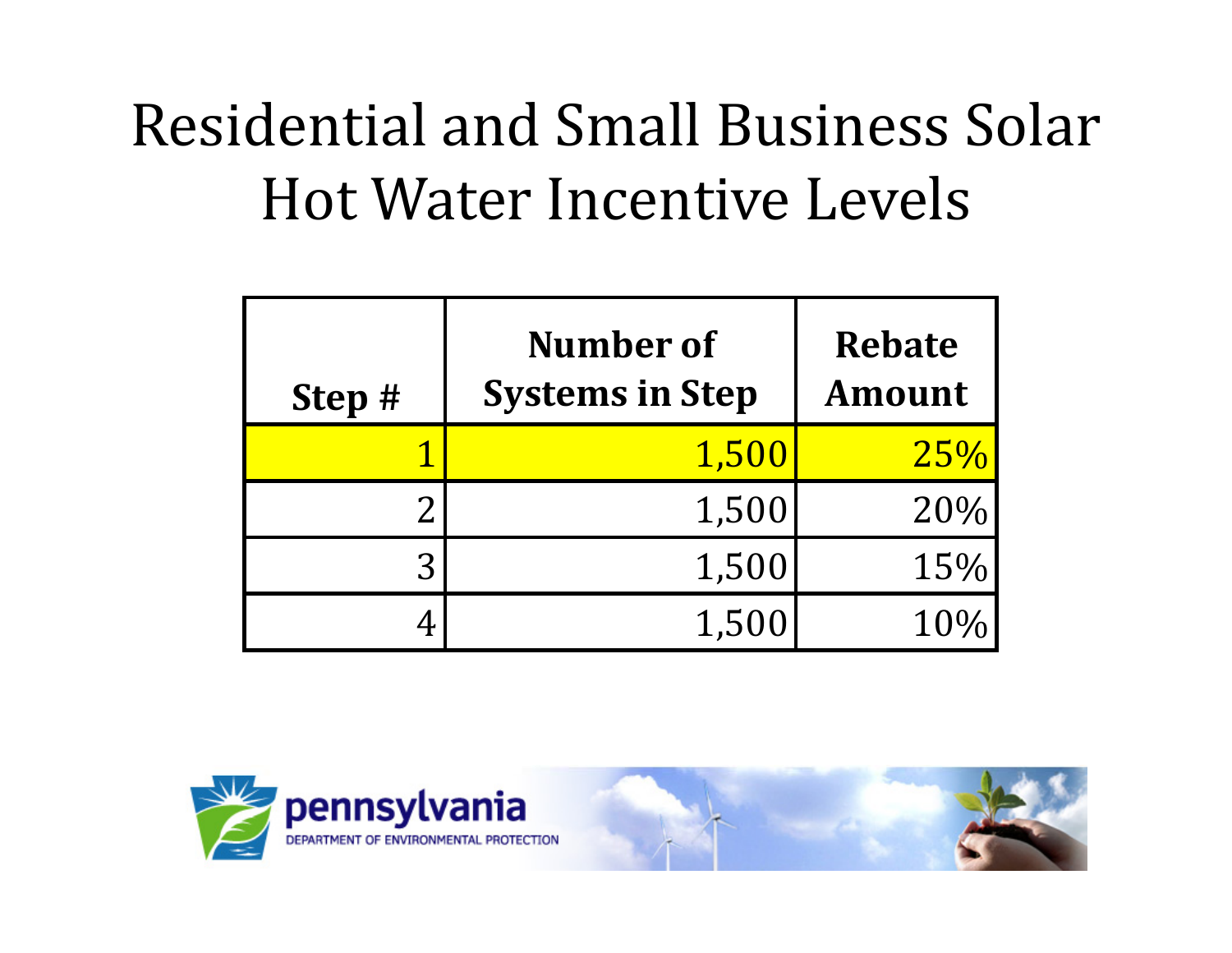#### Current PA Sunshine Pro gram Status

|                                                                | Applications<br>Under<br>Review | Projects<br>Approved for<br>Construction | Projects<br>Completed | Projects<br>Awaiting<br>Payment | Projects<br>Completed-<br>Payment Made | Total  |
|----------------------------------------------------------------|---------------------------------|------------------------------------------|-----------------------|---------------------------------|----------------------------------------|--------|
| Residential PV, # of<br>Applications                           | 24                              | 315                                      | 228                   | 54                              | 40                                     | 661    |
| Residential PV (kW)                                            | 125                             | 2,037                                    | 1,357                 | 304                             | 268                                    | 4,091  |
| <b>Residential Solar</b><br>Hot Water, # of<br>Applications    | 8                               | 35                                       | 34                    | 15                              | 7                                      | 99     |
| Small Business PV,<br># of Applications                        | 10                              | 208                                      | 25                    | 3                               | $\overline{2}$                         | 248    |
| <b>Small Business PV</b><br>(kW)                               | 503                             | 17,667                                   | 547                   | 26                              | 32                                     | 18,775 |
| <b>Small Business</b><br>Solar Hot Water, #<br>of Applications | 1                               | 6                                        | 1                     | $\overline{0}$                  | 1                                      | 9      |

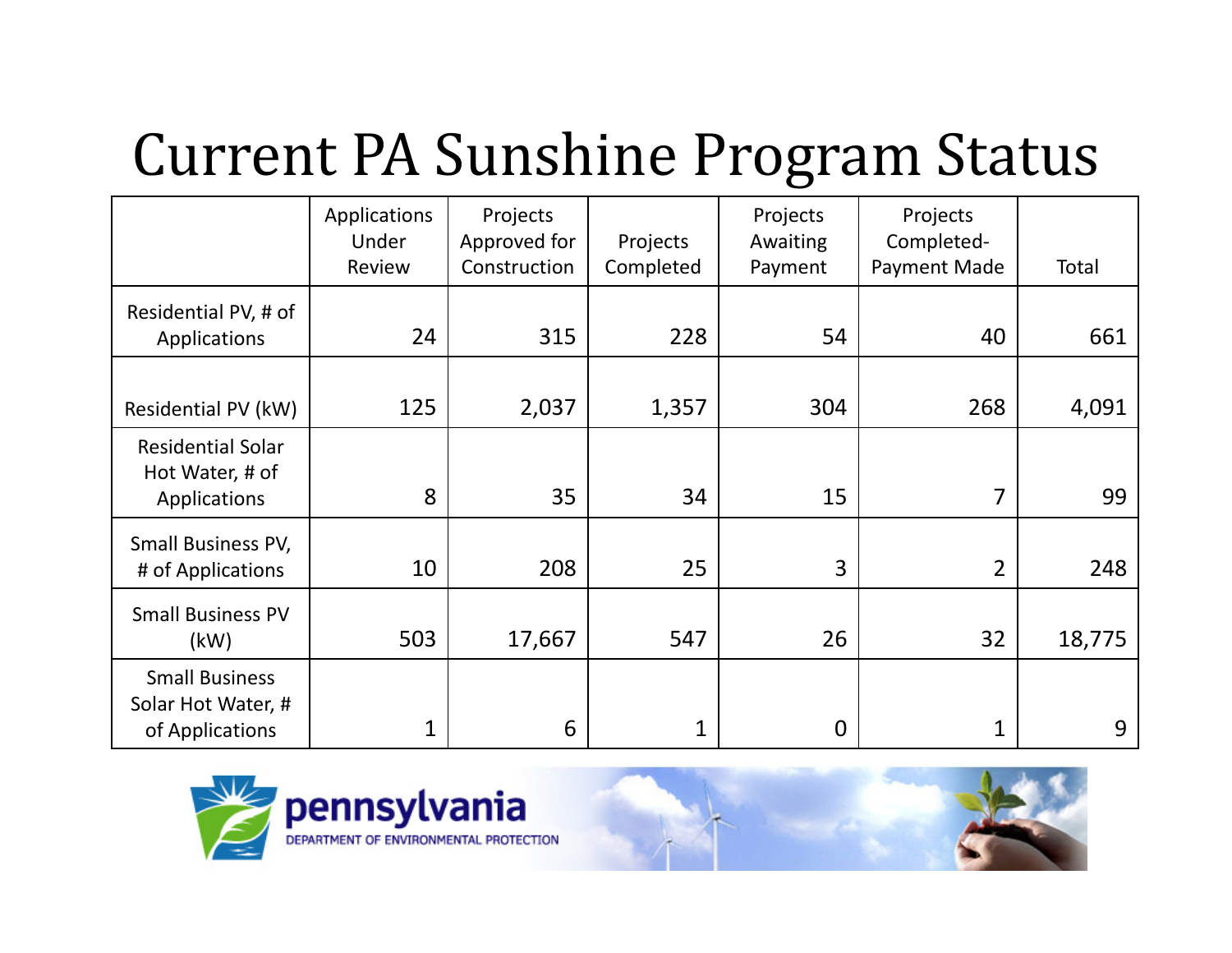#### Additional Information for Programs

- PEDA: <u>www.depweb.state.pa.us</u>
	- –– Keyword: PEDA
- PA Sunshine Program: www.depweb.state.pa.us/pasunshine